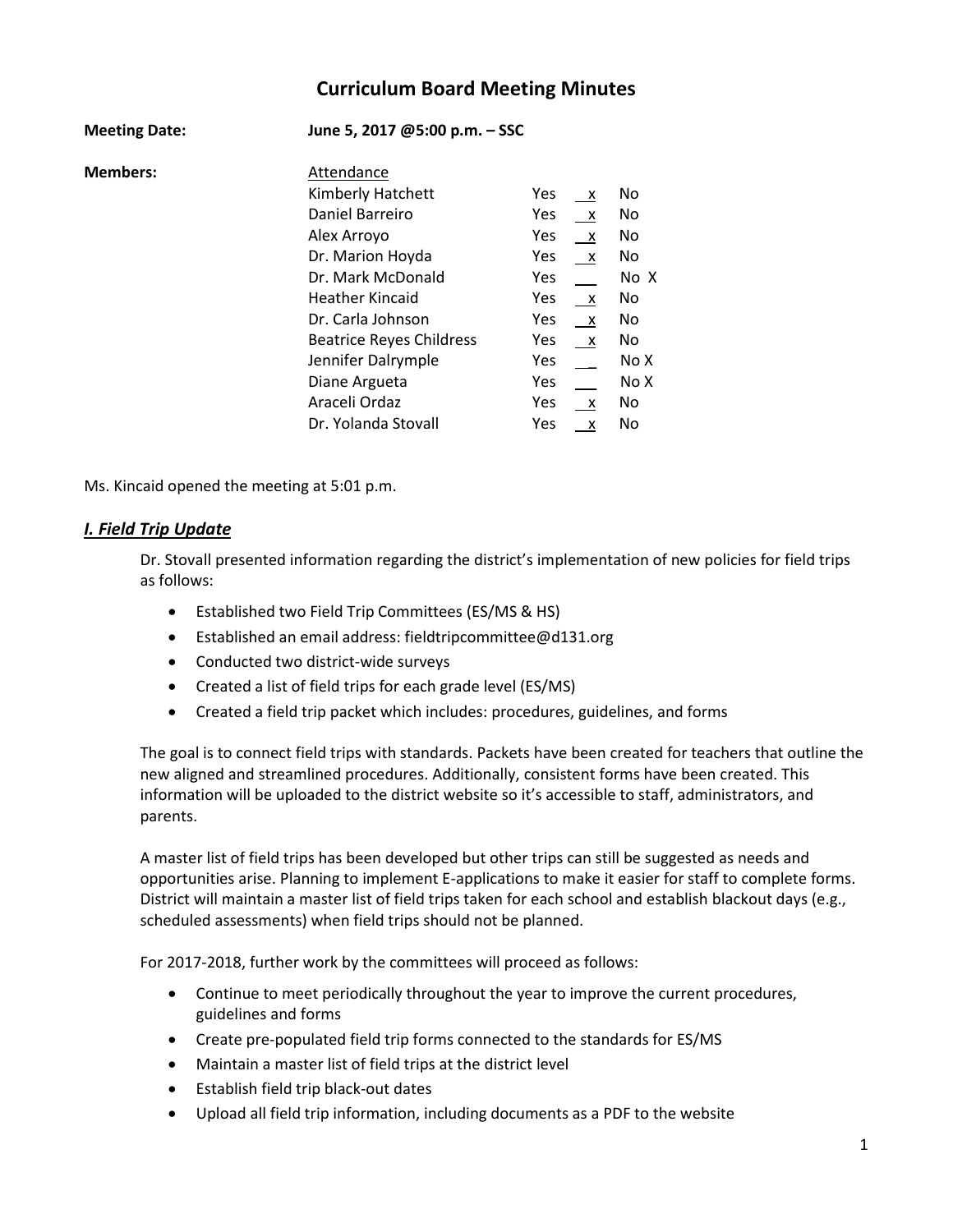# *II. Assessment & Preliminary Graduation Update*

Ms. Kincaid presented K-8 assessment data based on STAR 360 benchmarking, separated by grade, by school, and by benchmarking period (i.e., fall/winter/spring). Early Literacy (K-2) in the district only includes gen ed, not bilingual, as STAR 360 wasn't available in Spanish. Grades 2-8 include reading and math. Will discuss high school data in either July or August since SAT scores have not yet been released.

Since K-2 bilingual students took AIMSWeb, data presented today for K-2 only includes about half or less of the total number of the district's students since it only shows English classrooms. Next year all students will be taking STAR 360.

Data shows great success for our K learners because we saw a definite trend from "early emergent" to "probable reader." We're going into the 2017-2018 school year ahead for our 1<sup>st</sup> graders compared to the 2016-2017 school year.

O'Donnell, Oak Park, and Krug decided to test some bilingual students on the English version of STAR 360 in the spring. We also had some teachers pilot the use of STAR 360 in Spanish as a precursor to having all students test on it during the 2017-2018 school year.

By giving bilingual and Spanish-speaking students the test in both English and Spanish next year, we'll be able to determine whether students are having difficulty with skills or language.

At  $1<sup>st</sup>$  grade, the vast majority of our schools made significant gains throughout the year.

Grades 2-8 are tested in both reading and math with STAR 360. For math, several schools had significant increases. Grade 3-5 data has given us a clearer picture of our deficiencies in math which will address moving into next year. Many factors go into the scores: this was a brand new math curriculum this year; students have some gaps in the standards they've been exposed to; need for increased professional development.

For most of this year, the intervention time was focused on reading and there will be a transition to include time for math during this block. At the  $6<sup>th</sup>$  grade level, will look at transitioning math lab time into a math intervention time and developing a scope and sequence for math based on prerequisite skills. The intervention time will be progress monitoring with an eye toward flexible grouping with more targeted interventions for students who need even more support.

Reading scores show mixed results in gain from winter to spring. To address student gaps, principals have discussed more targeted use of data and doing some pre-tests to help diagnose specific issues. Through MTSS, we are realigning some of our interventions. Data has been shared with building administrators and they are digging into that to set goals for next year.

Overall reading scores for the district indicated an increase from winter to spring. The benchmark data shows promising trends.

Principal reflections include the following as we prepare for SY 2017-2018:

- Targeted use of data across the building (Interventionists, Tutors, TAs)
- Use of student data binders
- Use of student goal-setting conferences
- Increase use of pre-tests to diagnose particular skills and standards
- Flexible grouping for Interventions focused on skills and standards
- Use of a math program to target individual needs that can be worked on independently and/or at home
- AM/PM tutoring